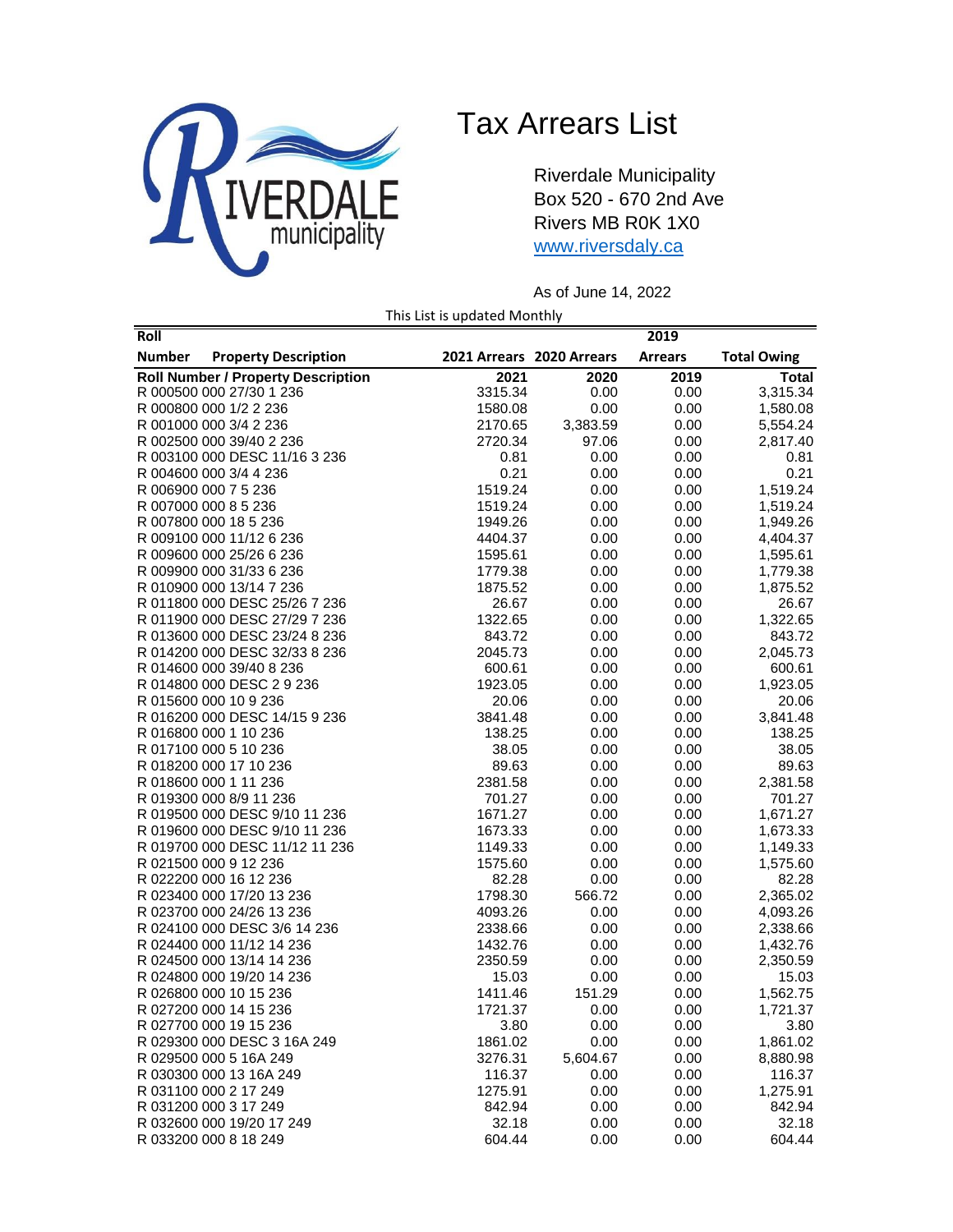| R 033700 000 13 18 249                              | 19.76              | 0.00         | 0.00         | 19.76                |
|-----------------------------------------------------|--------------------|--------------|--------------|----------------------|
| R 033800 000 14 18 249                              | 51.76              | 0.00         | 0.00         | 51.76                |
| R 034400 000 DESC 20 18 249                         | 688.89             | 0.00         | 0.00         | 688.89               |
| R 035400 000 10 19 249                              | 1873.43            | 0.00         | 0.00         | 1,873.43             |
| R 035900 000 16 19 249                              | 1703.29            | 0.00         | 0.00         | 1,703.29             |
| R 036500 000 2 20 249                               | 929.62             | 0.00         | 0.00         | 929.62               |
| R 037000 000 7 20 249                               | 3913.49            | 4,922.84     | 0.00         | 8,836.33             |
| R 037700 000 14 20 249                              | 899.68             | 0.00         | 0.00         | 899.68               |
| R 037900 000 16 20 249                              | 11.07              | 0.00         | 0.00         | 11.07                |
| R 038100 000 18 20 249                              | 1865.85            | 0.00         | 0.00         | 1,865.85             |
| R 038500 000 DESC 2 21 249                          | 713.99             | 0.00         | 0.00         | 713.99               |
| R 038600 000 DESC 2/3 21 249                        | 2537.91            | 0.00         | 0.00         | 2,537.91             |
| R 039200 000 10 21 249                              | 2306.48            | 0.00         | 0.00         | 2,306.48             |
| R 039600 000 3 22 249                               | 2171.53            | 0.00         | 0.00         | 2,171.53             |
| R 039900 000 6 22 249                               | 1014.40<br>1777.71 | 0.00<br>0.00 | 0.00         | 1,014.40             |
| R 040600 000 15 22 249<br>R 041000 000 19 22 249    | 2014.47            | 1,980.64     | 0.00<br>0.00 | 1,777.71<br>3,995.11 |
| R 041100 000 20 22 249                              | 973.57             | 0.00         | 0.00         | 973.57               |
| R 041500 000 4 24 249                               | 1904.37            | 12.92        | 0.00         | 1,917.29             |
| R 041800 000 7 24 249                               | 1841.61            | 0.00         | 0.00         | 1,841.61             |
| R 044100 000 5/6 27 249                             | 2478.34            | 0.00         | 0.00         | 2,478.34             |
| R 044600 000 DESC 11/12 27 249                      | 376.85             | 97.80        | 0.00         | 474.65               |
| R 045000 000 17/18 27 249                           | 446.98             | 0.00         | 0.00         | 446.98               |
| R 046600 000 18/19 28 249                           | 0                  | 93.83        | 0.00         | 93.83                |
| R 047100 000 10/11 29 249                           | 1.83               | 0.00         | 0.00         | 1.83                 |
| R 047900 000 DESC 24/26 29 249                      | 0                  | 97.22        | 0.00         | 97.22                |
| R 049065 000 13 16 286                              | 960.71             | 55.69        | 0.00         | 1,016.40             |
| R 049600 000 4/5 33 286                             | 517.43             | 0.00         | 0.00         | 517.43               |
| R 050130 000 16&17 33 286                           | 878.98             | 0.00         | 0.00         | 878.98               |
| R 051200 000 DESC 19/20 38 286                      | 117.24             | 0.00         | 0.00         | 117.24               |
| R 053000 000 1/2 51 286                             | 1887.59            | 0.00         | 0.00         | 1,887.59             |
| R 053360 000 7 51 286                               | 1402.40            | 696.45       | 0.00         | 2,098.85             |
| R 053380 000 9 51 286                               | 3153.98            | 204.95       | 0.00         | 3,358.93             |
| R 053390 000 10 51 286                              | 1110.14            | 0.00         | 0.00         | 1,110.14             |
| R 053900 000 4 52 286                               | 445.13             | 0.00         | 0.00         | 445.13               |
| R 054090 000 15/16 52 286                           | 263.08             | 0.00         | 0.00         | 263.08               |
| R 054700 000 4 53 286                               | 43.28              | 0.00         | 0.00         | 43.28                |
| R 054800 000 DESC 5/6 53 286                        | 814.38             | 0.00         | 0.00         | 814.38               |
| R 055100 000 18 53 286                              | 1422.45            | 0.00         | 0.00         | 1,422.45             |
| R 055300 000 19/20 53 286                           | 201.50             | 0.00         | 0.00         | 201.50               |
| R 057010 000 13/14 59 286                           | 5376.63            | 0.00         | 0.00         | 5,376.63             |
| R 057030 000 17/18 59 286                           | 0.91               | 0.00         | 0.00         | 0.91                 |
| R 057130 000 7/8 60 286                             | 3535.06            | 1,545.61     | 0.00         | 5,080.67             |
| R 060700 000 3 2032                                 | 989.32             | 0.00         | 0.00         | 989.32               |
| R 064900 000 6 44757                                | 2.92               | 0.00         | 0.00         | 2.92                 |
| R 065100 000 8 44757                                | 47.17<br>284.19    | 0.00         | 0.00         | 47.17                |
| R 100850 000 DESC B&C 36275<br>R 100860 000 1 41573 | 824.08             | 0.00<br>0.00 | 0.00<br>0.00 | 284.19<br>824.08     |
| R 101250 000 DESC NE 3 11 20 W                      | 292.98             | 0.00         | 0.00         | 292.98               |
| R 103450 000 DESC NE 8 11 20 W                      | 20.98              | 0.00         | 0.00         | 20.98                |
| R 103550 000 DESC NW 8 11 20 W                      | 22.45              | 0.00         | 0.00         | 22.45                |
| R 104400 000 DESC A&D 36275                         | 121.57             | 0.00         | 0.00         | 121.57               |
| R 104908 000 1 57576                                | 564.46             | 1,694.19     | 0.00         | 2,258.65             |
| R 104910 000 2 57576                                | 595.58             | 1,731.58     | 0.00         | 2,327.16             |
| R 104912 000 3 57576                                | 598.35             | 1,734.78     | 0.00         | 2,333.13             |
| R 104914 000 4 57576                                | 568.35             | 1,698.93     | 0.00         | 2,267.28             |
| R 104918 000 6 57576                                | 624.33             | 1,760.18     | 0.00         | 2,384.51             |
| R 104920 000 7 57576                                | 601.05             | 1,740.10     | 0.00         | 2,341.15             |
| R 104922 000 8 57576                                | 564.52             | 1,696.25     | 0.00         | 2,260.77             |
| R 104926 000 10 57576                               | 564.52             | 1,696.24     | 0.00         | 2,260.76             |
| R 104932 000 1 46265                                | 1788.53            | 3,077.92     | 0.00         | 4,866.45             |
| R 104940 000 5 46265                                | 0.35               | 0.00         | 0.00         | 0.35                 |
| R 104942 000 6 46265                                | 9340.70            | 0.00         | 0.00         | 9,340.70             |
| R 104946 000 8 46265                                | 1870.06            | 3,175.67     | 0.00         | 5,045.73             |
| R 104948 000 9 46265                                | 1007.83            | 2,142.55     | 0.00         | 3,150.38             |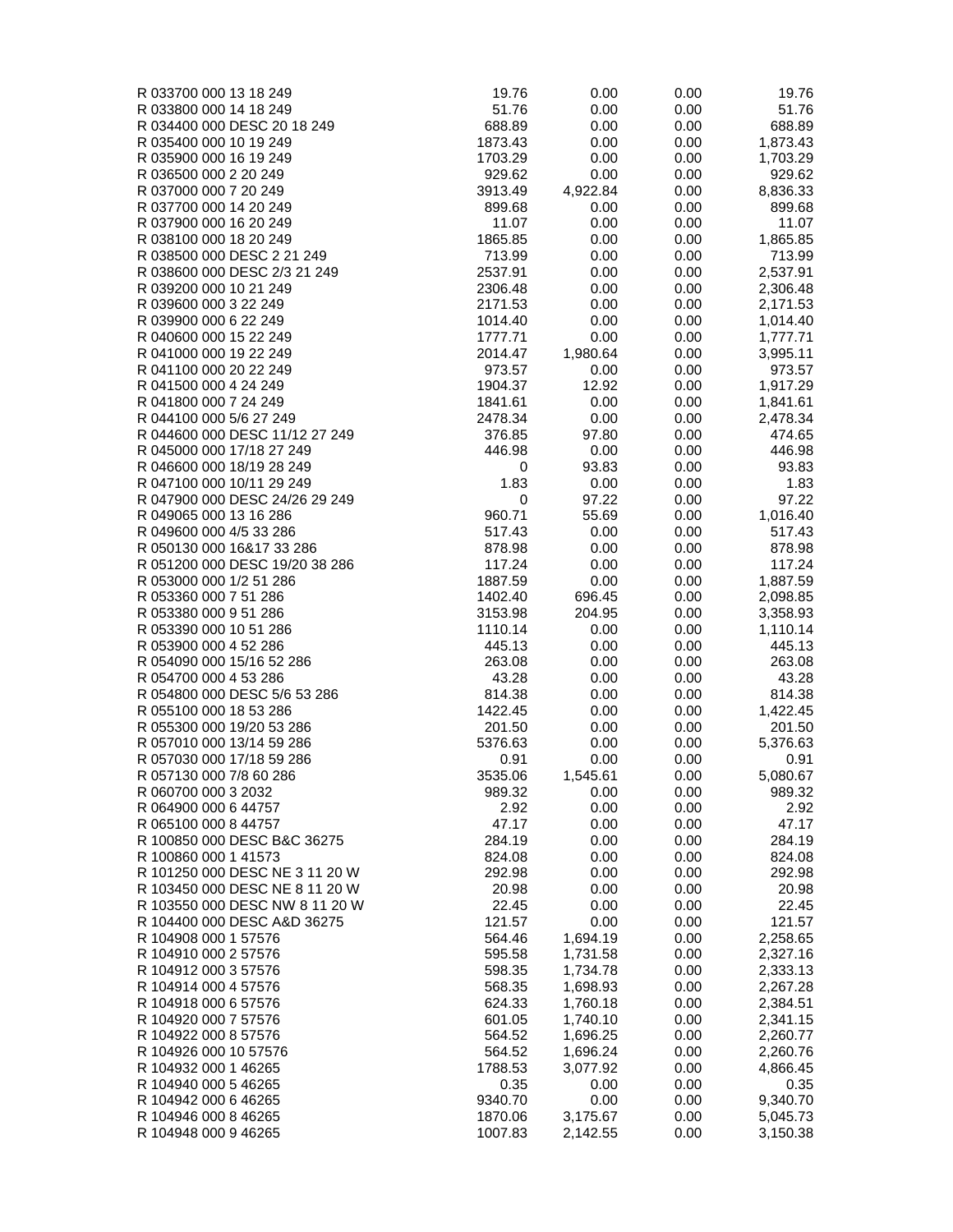| 2979.87 | 0.00                                                                                                                                          | 0.00                                                                                                                         | 2,979.87                                                                                                             |
|---------|-----------------------------------------------------------------------------------------------------------------------------------------------|------------------------------------------------------------------------------------------------------------------------------|----------------------------------------------------------------------------------------------------------------------|
| 5832.33 | 0.00                                                                                                                                          | 0.00                                                                                                                         | 5,832.33                                                                                                             |
|         |                                                                                                                                               |                                                                                                                              | 18.35                                                                                                                |
|         |                                                                                                                                               |                                                                                                                              | 20.82                                                                                                                |
|         |                                                                                                                                               |                                                                                                                              | 10.79                                                                                                                |
|         |                                                                                                                                               |                                                                                                                              | 9.75                                                                                                                 |
|         |                                                                                                                                               |                                                                                                                              | 6.62                                                                                                                 |
|         |                                                                                                                                               |                                                                                                                              | 722.17                                                                                                               |
|         |                                                                                                                                               |                                                                                                                              | 6.95                                                                                                                 |
|         |                                                                                                                                               |                                                                                                                              | 3,853.77                                                                                                             |
|         |                                                                                                                                               |                                                                                                                              | 8.98                                                                                                                 |
|         |                                                                                                                                               |                                                                                                                              | 579.35                                                                                                               |
|         |                                                                                                                                               |                                                                                                                              | 758.91                                                                                                               |
|         |                                                                                                                                               |                                                                                                                              | 823.19                                                                                                               |
|         |                                                                                                                                               |                                                                                                                              | 4.87                                                                                                                 |
|         |                                                                                                                                               |                                                                                                                              | 18.21                                                                                                                |
|         |                                                                                                                                               |                                                                                                                              | 15.11                                                                                                                |
| 11.18   | 0.00                                                                                                                                          | 0.00                                                                                                                         | 11.18                                                                                                                |
| 8.98    | 0.00                                                                                                                                          | 0.00                                                                                                                         | 8.98                                                                                                                 |
| 13.24   | 0.00                                                                                                                                          | 0.00                                                                                                                         | 13.24                                                                                                                |
| 8.56    | 0.00                                                                                                                                          | 0.00                                                                                                                         | 8.56                                                                                                                 |
| 14.06   | 0.00                                                                                                                                          | 0.00                                                                                                                         | 14.06                                                                                                                |
| 14.59   | 0.00                                                                                                                                          | 0.00                                                                                                                         | 14.59                                                                                                                |
| 9.20    | 0.00                                                                                                                                          | 0.00                                                                                                                         | 9.20                                                                                                                 |
| 6361.39 | 0.00                                                                                                                                          | 0.00                                                                                                                         | 6,361.39                                                                                                             |
| 0.86    | 0.00                                                                                                                                          | 0.00                                                                                                                         | 0.86                                                                                                                 |
| 16.54   | 0.00                                                                                                                                          | 0.00                                                                                                                         | 16.54                                                                                                                |
| 29.43   | 0.00                                                                                                                                          | 0.00                                                                                                                         | 29.43                                                                                                                |
| 15.65   | 0.00                                                                                                                                          | 0.00                                                                                                                         | 15.65                                                                                                                |
| 24.34   | 0.00                                                                                                                                          | 0.00                                                                                                                         | 24.34                                                                                                                |
| 21.34   | 0.00                                                                                                                                          | 0.00                                                                                                                         | 21.34                                                                                                                |
| 20.29   | 0.00                                                                                                                                          | 0.00                                                                                                                         | 20.29                                                                                                                |
| 19.08   | 0.00                                                                                                                                          | 0.00                                                                                                                         | 19.08                                                                                                                |
| 15.77   | 0.00                                                                                                                                          | 0.00                                                                                                                         | 15.77                                                                                                                |
| 13.03   | 0.00                                                                                                                                          | 0.00                                                                                                                         | 13.03                                                                                                                |
| 17.71   | 0.00                                                                                                                                          | 0.00                                                                                                                         | 17.71                                                                                                                |
| 14.28   | 0.00                                                                                                                                          | 0.00                                                                                                                         | 14.28                                                                                                                |
| 86.49   | 0.00                                                                                                                                          | 0.00                                                                                                                         | 86.49                                                                                                                |
|         | 0.00                                                                                                                                          | 0.00                                                                                                                         | 56.56                                                                                                                |
| 6.16    | 0.00                                                                                                                                          | 0.00                                                                                                                         | 6.16                                                                                                                 |
| 259.01  | 0.00                                                                                                                                          | 0.00                                                                                                                         | 259.01                                                                                                               |
| 245.38  | 0.00                                                                                                                                          | 0.00                                                                                                                         | 245.38                                                                                                               |
| 16.97   | 0.00                                                                                                                                          | 0.00                                                                                                                         | 16.97                                                                                                                |
| 14.50   | 0.00                                                                                                                                          | 0.00                                                                                                                         | 14.50                                                                                                                |
| 14.98   | 0.00                                                                                                                                          | 0.00                                                                                                                         | 14.98                                                                                                                |
| 17.85   | 0.00                                                                                                                                          | 0.00                                                                                                                         | 17.85                                                                                                                |
| 17.30   | 0.00                                                                                                                                          | 0.00                                                                                                                         | 17.30                                                                                                                |
| 16.71   | 0.00                                                                                                                                          | 0.00                                                                                                                         | 16.71                                                                                                                |
| 17.44   | 0.00                                                                                                                                          | 0.00                                                                                                                         | 17.44                                                                                                                |
| 10.88   |                                                                                                                                               | 0.00                                                                                                                         | 10.88                                                                                                                |
| 16.59   | 0.00                                                                                                                                          | 0.00                                                                                                                         | 16.59                                                                                                                |
| 13.74   | 0.00                                                                                                                                          | 0.00                                                                                                                         | 13.74                                                                                                                |
| 1377.75 | 0.00                                                                                                                                          | 0.00                                                                                                                         | 1,377.75                                                                                                             |
| 0.20    | 0.00                                                                                                                                          | 0.00                                                                                                                         | 0.20                                                                                                                 |
| 38.87   | 0.00                                                                                                                                          | 0.00                                                                                                                         | 38.87                                                                                                                |
| 63.06   | 0.00                                                                                                                                          | 0.00                                                                                                                         | 63.06                                                                                                                |
| 1.02    | 0.00                                                                                                                                          | 0.00                                                                                                                         | 1.02                                                                                                                 |
| 4922.29 | 2,408.48                                                                                                                                      | 1,951.08                                                                                                                     | 9,281.85                                                                                                             |
| 11.69   | 0.00                                                                                                                                          | 0.00                                                                                                                         | 11.69                                                                                                                |
| 6045.93 | 0.00                                                                                                                                          | 0.00                                                                                                                         | 6,045.93                                                                                                             |
| 922.79  | 0.00                                                                                                                                          | 0.00                                                                                                                         | 922.79                                                                                                               |
| 1428.64 | 0.00                                                                                                                                          | 0.00                                                                                                                         | 1,428.64                                                                                                             |
| 3073.39 | 0.00                                                                                                                                          | 0.00                                                                                                                         | 3,073.39                                                                                                             |
| 3.28    | 0.00                                                                                                                                          | 0.00                                                                                                                         | 3.28                                                                                                                 |
| 285.04  | 0.00                                                                                                                                          | 0.00                                                                                                                         | 285.04                                                                                                               |
|         | 18.35<br>20.82<br>10.79<br>9.75<br>6.62<br>722.17<br>6.95<br>3853.77<br>8.98<br>579.35<br>758.91<br>823.19<br>4.87<br>18.21<br>15.11<br>56.56 | 0.00<br>0.00<br>0.00<br>0.00<br>0.00<br>0.00<br>0.00<br>0.00<br>0.00<br>0.00<br>0.00<br>0.00<br>0.00<br>0.00<br>0.00<br>0.00 | 0.00<br>0.00<br>0.00<br>0.00<br>0.00<br>0.00<br>0.00<br>0.00<br>0.00<br>0.00<br>0.00<br>0.00<br>0.00<br>0.00<br>0.00 |